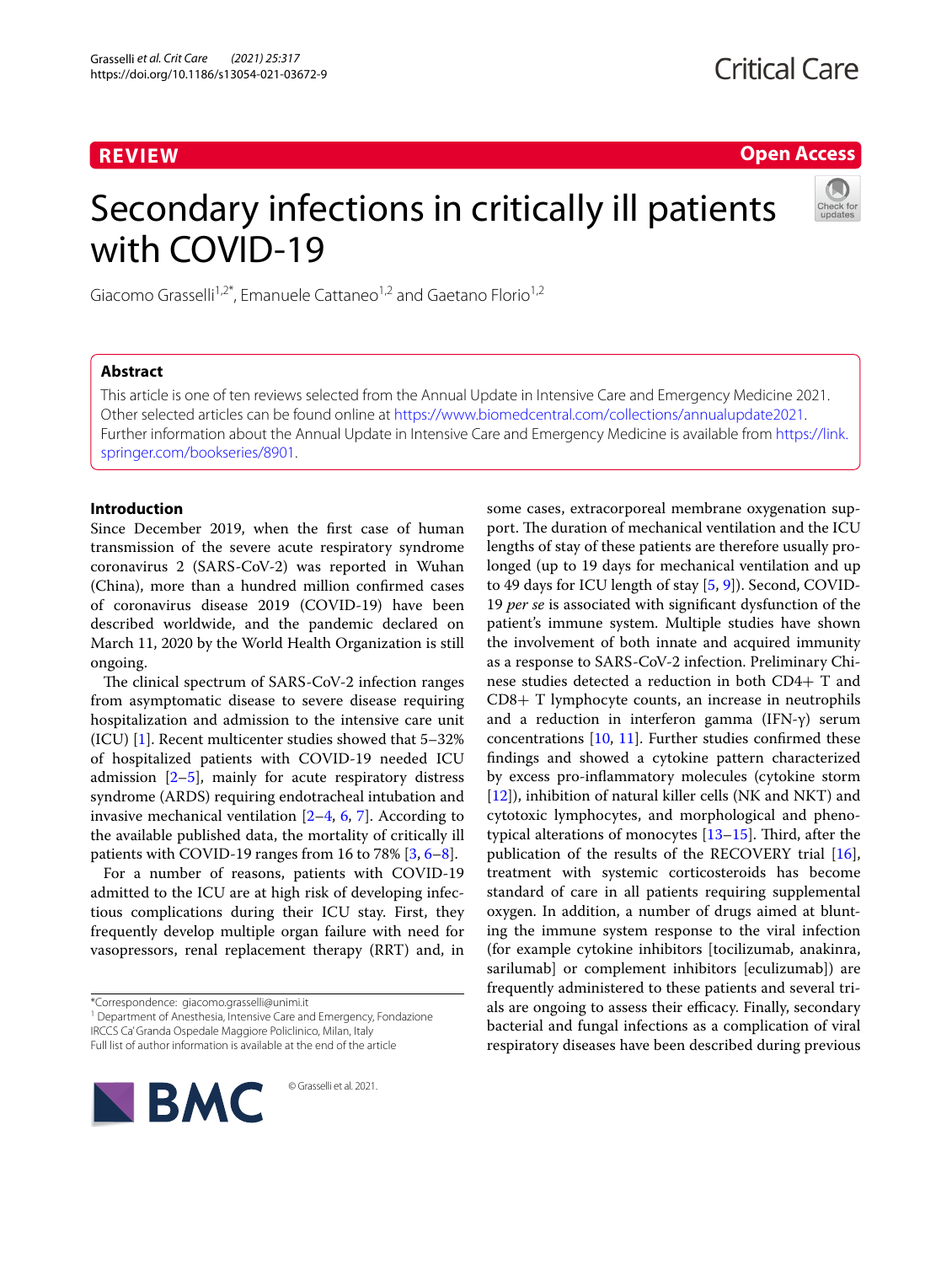pandemics (2002 severe acute respiratory syndrome [SARS] [[17\]](#page-4-15), 2009 swine influenza pandemic [[18\]](#page-4-16), and 2012 Middle East respiratory syndrome [MERS] [\[19](#page-4-17)]) and some studies have highlighted their role in increasing the severity of the viral pneumonia [\[18](#page-4-16)].

A recent review of the literature showed that the incidence of co-infections (i.e., infections detected at admission) in patients with COVID-19 is less than in previous pandemics [[20\]](#page-4-18). Data on secondary infections (i.e., infections acquired during the course of ICU stay) are scarce. The aim of the present chapter is to summarize the available evidence on the epidemiology, risk factors, impact on outcome and principles of treatment of secondary infections in critically ill patients with COVID-19

# **Epidemiology and risk factors**

# **Bacterial infections**

In patients with H1N1 infuenza, the incidence of bacterial infections complicating the course of the viral pneumonia is 25–50% and they are associated with increased duration of mechanical ventilation, prolonged ICU stay and increased mortality [[21\]](#page-4-19). For these reasons, early diagnosis and adequate management are mandatory in critically ill patients. As mentioned above, limited data are available on secondary bacterial infections in patients hospitalized for SARS-CoV-2 infection. A recent review reports a low incidence of bacterial or fungal infections in hospitalized COVID-19 patients, ranging from 6 to 15%, but most of the cited studies were conducted in China and included patients admitted mainly to ordinary wards and not to the ICU; hence, these data cannot be extrapolated to the population of critically ill patients admitted to the ICU in western countries.

The most common bacterial complication of COVID-19 is ventilator-associated lower respiratory tract infection (VA-LRTI), which includes ventilator-associated pneumonia (VAP) and ventilator-associated tracheobronchitis. The mechanism underlying bacterial coinfection in viral pneumonia is damage to the ciliated cells, which leads to impaired mucociliary clearance and increased adhesion of bacteria to mucins, resulting in enhanced bacterial colonization of the airways [\[22](#page-4-20)]. In addition to these mechanisms, other risk factors for bacterial secondary infections typical of ICU patients are the presence of ARDS and the prolonged duration of mechanical ventilation [[23\]](#page-4-21). A recent multicenter European study described the cumulative incidence of VA-LRTI in patients with COVID-19 admitted to the ICU compared to patients with other viral and non-viral pneumonias. The overall incidence of VA-LRTI was 50%, signifcantly higher than in the other two groups, despite the fact that patients with SARS-CoV-2 pneumonia had lower severity scores (Simplifed Acute Physiology Score

[SAPS II] and Sequential Organ Failure Assessment [SOFA] score) at ICU admission and fewer comorbidities  $[24]$  $[24]$ . This finding has been confirmed by two other studies. The first evaluated the incidence of VAP in critically ill COVID-19 patients in the UK and showed that COVID-19 patients were signifcantly more likely to develop VAP than patients without COVID-19  $[25]$  $[25]$ . The second study was a multicenter, observational trial conducted in several European countries and described the clinical characteristics of 4244 critically ill COVID-19 patients; the incidence of VAP in intubated patients was 58% [\[9\]](#page-4-8). As previously mentioned, prolonged duration of mechanical ventilation and a high incidence of ARDS, both typical of COVID-19, together with the administration of drugs afecting immune system function (in the multicenter European study 37.3% of the patients were treated with steroids) certainly contribute to this increased risk of secondary respiratory infections.

The most common bacteria involved in VA-LRTI in COVID-19 patients are Gram-negative bacilli, mainly *Pseudomonas aeruginosa*, *Enterobacter* spp. and *Escherichia coli*, followed by Gram-positive cocci, mainly *Staphylococcus aureus* [[24\]](#page-4-22). Notably, some smaller reports describe diferent microorganism prevalence. For example, Sharifpour et al. [\[26](#page-5-1)] reported that among 19 ICU patients, secondary respiratory infections were caused by *Acinetobacter baumannii* in 90% of the cases and *S. aureus* in the remaining 10%. However, the fndings of these small, single-center case series are clearly infuenced by the local epidemiology and are not representative of the general population of COVID-19 ICU patients.

The second most common secondary infections in critically ill COVID-19 patients are bloodstream infections (BSI). An Italian report estimated a cumulative risk of developing an episode of BSI of nearly 25% after 15 days of ICU stay and higher than 50% after 30 days. In multivariable analysis, anti-infammatory treatment with tocilizumab or with methylprednisolone was independently associated with the development of BSI [\[27](#page-5-2)]. Buetti et al. [[28\]](#page-5-3) conducted a case control study comparing BSIs in 235 COVID-19 and 235 non-COVID 19 patients admitted to the ICU in France and described incidences of 14.9% and 3.4%, respectively. In patients infected with SARS-CoV-2, BSIs occurred a median of 12 days after ICU admission. The most common microorganisms responsible for BSIs were coagulase-negative staphylococci (36%). The authors also observed a significant increase in the risk of BSIs in COVID-19 patients treated with tocilizumab or anakinra  $[28]$  $[28]$  (Table [1](#page-2-0)).

## **Fungal infections**

It is well known that viral pneumonia caused by infuenza virus can facilitate the development of invasive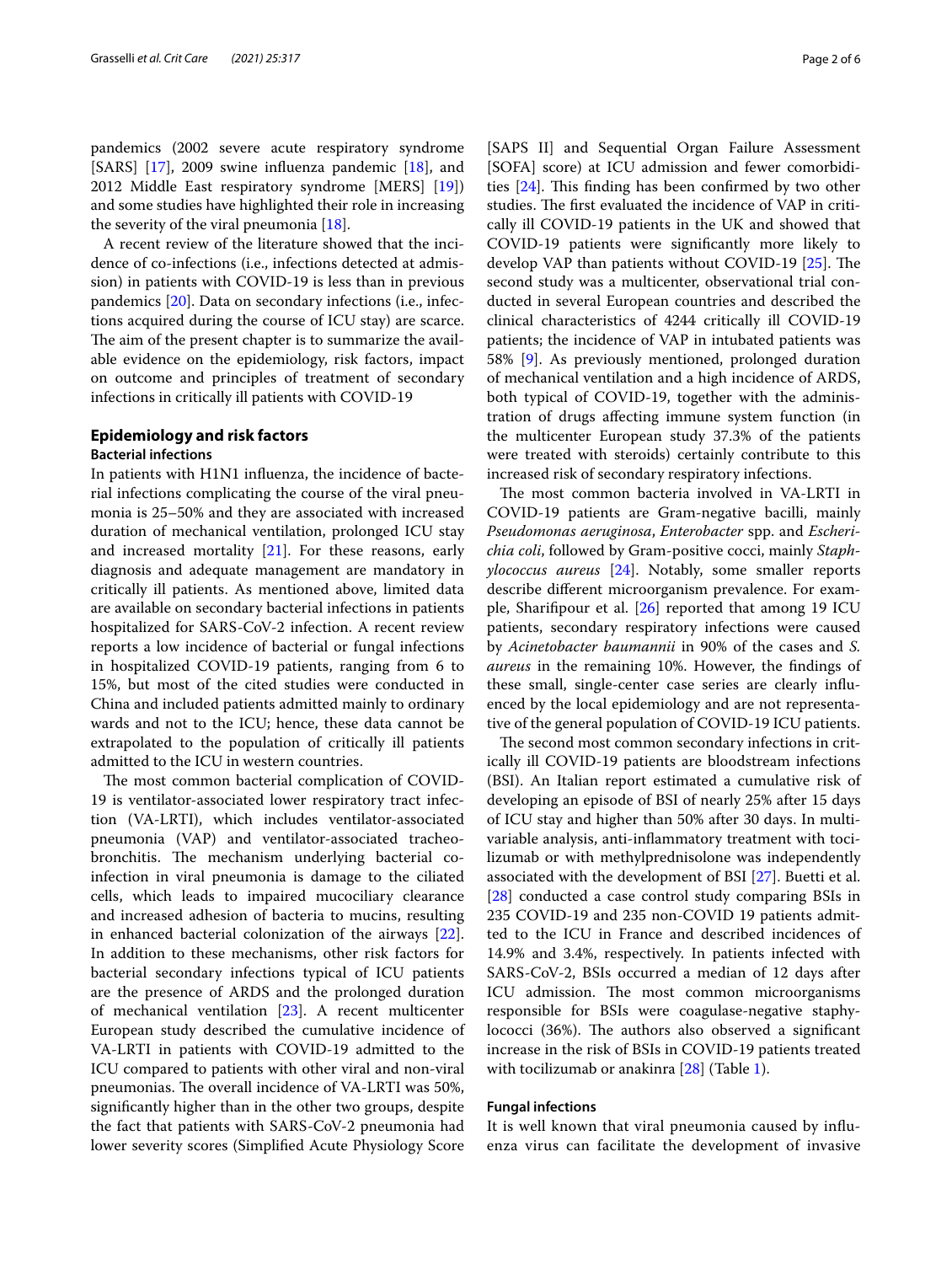<span id="page-2-0"></span>

|  |  | <b>Table 1</b> Characteristics and main findings of the studies describing secondary infections in patients with COVID-19 |
|--|--|---------------------------------------------------------------------------------------------------------------------------|
|  |  |                                                                                                                           |

| Study [ref]             | Sample size | Setting  | Incidence of<br>secondary<br>infections, % | Type and site of<br>infection (%)   | Microorganisms isolated (%)                                         |
|-------------------------|-------------|----------|--------------------------------------------|-------------------------------------|---------------------------------------------------------------------|
| Giacobbe et al. [27]    | 78          | ICU      | 40                                         | BSI (100)                           | Coag-neg staphylococci (24) E. faecalis (18) S. aureus (13)         |
| He et al. [46]          | 918         | Hospital |                                            | Pneumonia (32)<br>BSI (25) UTI (22) | Coag-staphylococci (28)<br>A. baumannii (21) P. aeruginosa (14)     |
| Sharifipour et al. [26] | 19          | ICU      | 100 <sup>a</sup>                           | VAP (100)                           | A. baumannii (90) S. aureus (10)                                    |
| Fu et al. [47]          | 36          | ICU      | 14                                         | VAP (100)                           | S. mantophilia (40)                                                 |
| Li et al. [48]          | 1495        | Hospital | 7                                          | Pneumonia (86)<br>BSI (34) UTI (8)  | A. baumannii (36) K. pneumoniae (31) S. mantophilia (6)             |
| Rouzé et al. [24]       | 568         | ICU      | 51                                         | VAP (71) VAT (29)                   | P. aeruginosa (22) Enterobacter spp. (18) S. aureus (12)            |
| Buetti et al. [28]      | 321         | ICU      | 15                                         | <b>BSI</b>                          | Coag-staphylococci (36)<br>Enterobacterales (13) P. aeruginosa (13) |
| Dudoignon et al. [49]   | 54          | ICU      | 37                                         | VAP (75)                            | P. aeruginosa (33) Enterobacteriaceae (33)<br>S. aureus (20)        |
| Ripa et al. [50]        | 731         | Hospital | 9                                          | BSI (85) LRTI (32)                  | Coag-staphylococci 70% of BSI<br>A. baumannii 30% of LRTL           |

*BSI* bloodstream infection, *UTI* urinary tract infection, *VAP* ventilator associated pneumonia, *VAT* ventilator associated tracheobronchitis, *LRTI* lower respiratory tract infection

<sup>a</sup> Only patients who developed secondary infections were included in this study

pulmonary aspergillosis, especially in patients presenting with ARDS, with a marked impact on the duration of hospitalization and mortality  $[29]$  $[29]$ . The limited data available in critically ill patients with COVID-19 seem to confrm the association between SARS-CoV-2 infection and development of invasive aspergillosis and some authors have suggested the existence of a clinical entity called COVID-19-associated pulmonary aspergillosis [[30\]](#page-5-5). Risk factors for invasive pulmonary aspergillosis in COVID-19 patients are the direct lung damage due to the viral infection, use of corticosteroids, ARDS at presentation, treatment with broadspectrum antibiotics, and comorbidities  $[30]$  $[30]$  $[30]$ . The initial reports from China were very heterogeneous, describing an incidence of infection with *Aspergillus* ranging from 3% up to 23% among critically ill patients with COVID-19  $[31, 32]$  $[31, 32]$  $[31, 32]$ . This variability could be due to the lack of precise defnition criteria and of a standardized diagnostic algorithm for invasive pulmonary aspergillosis, possibly resulting in the underestimation of the real incidence of invasive pulmonary aspergillosis in some studies, while in others the misinterpretation of colonization may have led to an overestimation of the risk. European studies report a high rate (from 20% to 35%) of invasive pulmonary aspergillosis among critical patients with ARDS due to COVID-19, with a high mortality rate, ranging from  $45$  to  $67\%$   $[33, 34]$  $[33, 34]$  $[33, 34]$  $[33, 34]$ . The most common *Aspergillus* spp. responsible for invasive pulmonary aspergillosis in these patients seems to be *Aspergillus fumigatus* (isolated in 90% of the cultures), followed by *Aspergillus favus* [\[30](#page-5-5)].

# **Diagnosis of secondary infections Bacterial infections**

As previously mentioned, the most common secondary infections in critically ill patients with COVID-19 are VAP and BSIs. The diagnosis is made when the patient shows clinical symptoms and signs of infection and a new pathogen is detected in a biological specimen.

VAP is defned as the association of persistent pulmonary infltrates on radiological imaging and positive microbiological cultures from a lower respiratory tract specimen with clinical suspicion of new onset pneumonia in a patient that has received at least 48 h of invasive mechanical ventilation [[35–](#page-5-10)[37\]](#page-5-11). Scores, such as the Clinical Pulmonary Infection Score (CPIS) [\[38](#page-5-12)] (based on six variables: temperature, blood leukocytes, aspect of tracheal secretions, oxygenation, radiographic infltrates, and Gram stain on tracheal aspirates), have been developed to help clinicians diagnose VAP, but the most recent guidelines [[36,](#page-5-13) [39](#page-5-14)] highlight the role of clinical signs of infection (i.e., new onset of fever, purulent secretion from the air-way, leukocytosis or leukopenia, worsening of blood oxygenation, increased need for inotropic and vasoactive agents) rather than the use of a score. Imaging techniques, such as chest X-ray [\[37](#page-5-11)], chest computed tomography, and, more recently, lung ultrasound [[40,](#page-5-15) [41](#page-5-16)], tailored to detect new pulmonary infltrates, and markers of infammation (e.g., C-reactive protein, procalcitonin) can support the clinical diagnosis.

Adequate and specifc antibiotic therapy, however, requires a microbiological diagnosis based on culture examinations and tests (e.g., Gram stain, biomarkers,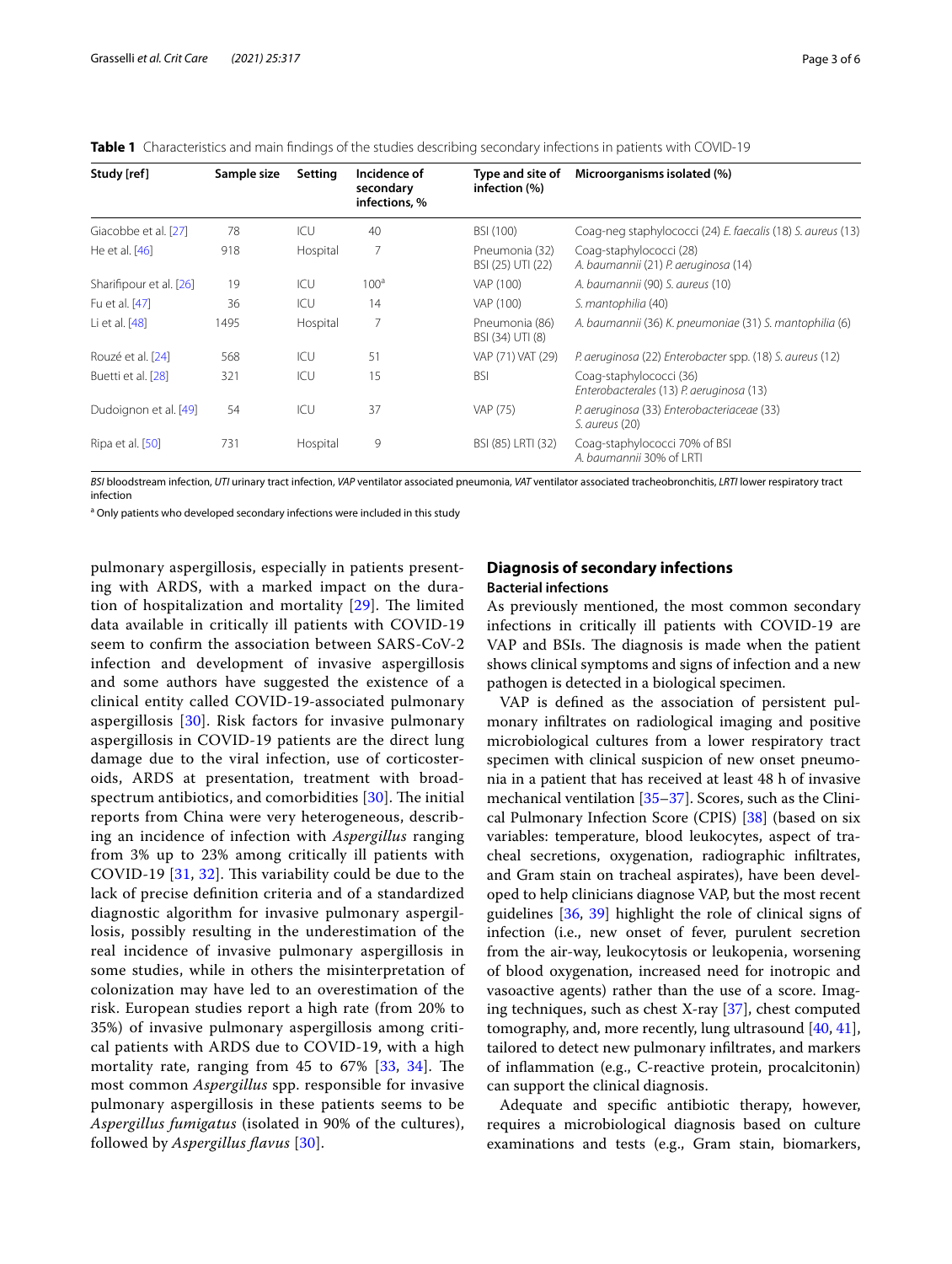rapid diagnostic assay, polymerase chain reaction [PCR]) to enable identifcation of the involved bacteria. Samples can be obtained from the distal airway in a more invasive way using bronchoscopy (i.e., bronchoalveolar lavage [BAL], protected specimen brush [PSB]), in a 'less-invasive' way (i.e., blind mini-BAL, blind PSB) or from the proximal airway (endotracheal aspirate); a recent metaanalysis [[42\]](#page-5-22) comparing cultures from proximal and distal airways showed no diferences in patient outcome, but it should be remembered that sampling from the distal airway may be associated with an increased risk for the patient (i.e., hypoxemia, bleeding). Furthermore, invasive procedures are associated with potential exposure to aerosolized viral particles, which represents a risk for healthcare personnel.

BSI in critically ill patients is defned as the onset of signs and symptoms of infection within 24 h of a positive blood culture. Blood cultures and identifcation of specifc bacteria represent the gold standard for the diagnosis, but a single positive culture is not suggestive of infection when a typical human skin contaminant is involved; in this case, the diagnosis requires at least two positive blood cultures for the microorganism within 48 h.

### **Fungal infections**

COVID-19-associated pulmonary aspergillosis should be suspected in all patients with COVID-19 who present with refractory fever lasting more than 3 days after an initial 48-h period of defervescence (following appropriate antibiotic therapy), worsening of gas exchange, onset of hemoptysis, or new pleural rubs [[29\]](#page-5-4). A complete and accurate algorithm for diagnosing COVID-19-associated pulmonary aspergillosis is still lacking but it would be useful to search for *Aspergillus* spp. in respiratory samples (e.g., bronchoalveolar lavage, tracheal aspirate) and to use serologic biomarkers such as galactomannan on respiratory samples and serum. Other tests that may help in diagnosing COVID-19-associated pulmonary aspergillosis are aspergillus PCR and serum  $(1\rightarrow 3)$ -β-D-glucan.

## **Principles of treatment**

## **Bacterial infections**

The initial Surviving Sepsis Campaign guidelines for the management of critically ill patients with COVID-19 suggested an empiric antibacterial agent in all mechanically ventilated patients [[43](#page-5-23)]. However, subsequent data have shown that, at ICU admission, patients infected with SARS-CoV-2 seldom have concomitant bacterial infection. For this reason, and because of the high incidence of infectious complications caused by multidrug-resistant (MDR) germs, most experts agree that prophylactic administration of an empiric antibiotic therapy in the absence of clear signs of a co-infection or of a secondary infection should be discouraged. Indeed, it has been demonstrated that inappropriate initial antimicrobial treatment is associated with increased mortality in VAP and with increased bacterial resistance [[44\]](#page-5-24). In addition, in critically ill patients, diferent doses from those usually recommended may be used, either because normal doses may not achieve efective drug concentrations at the target site or because they can be associated with adverse reactions due to toxic concentrations. For these reasons, therapeutic drug monitoring of plasma trough levels is recommended.

Available guidelines [\[35,](#page-5-10) [36\]](#page-5-13) recommend that empirical therapy should be started as soon as VAP is clinically suspected. The empirical therapy should be modified based on the results of the culture tests. The choice of the empirical treatment is based mainly on the patient's risk factors for MDR pathogens, and on the local pattern of antimicrobial susceptibility. Among the risk factors for MDR is ARDS prior to VAP and hospital stay >5 days, both very likely to be present in COVID-19 patients. In this case, the empirical treatment of choice should be a broad-spectrum anti-pseudomonas β-lactam plus a non-β-lactam antipseudomonal agent (e.g., piperacillin-tazobactam plus amikacin). When choosing the antibiotic, it is important to consider the local pattern of susceptibility, and the results of microbiological surveillance for patient colonization. Empiric coverage of methicillin-resistant *S. aureus* (MRSA) should be considered in units where the incidence of VAP is higher than 20% [\[35](#page-5-10)]. Once culture and susceptibility results are obtained, the main goal should be to remove unnecessary antibiotics (especially anti-MRSA and carbapenems) and use a narrow spectrum agent if possible.

## **Fungal infections**

Patients with invasive aspergillosis often have many comorbidities that, together with the underlying disease, can afect the pharmacokinetics of antifungal medications. As reported earlier for antibacterial agents, even for antimycotics the risk of not reaching the target concentration at the infection site or of toxicity exists, especially in critically ill patients, thus therapeutic drug monitoring is recommended. Given the high mortality rate of patients with critical COVID-19 and concomitant invasive pulmonary aspergillosis, treatment should be started as soon as the diagnosis of invasive pulmonary aspergillosis is made.

Voriconazole is recommended as frst line treatment in invasive pulmonary aspergillosis, with a target plasma trough concentration of 2–6 mg/l. Repeated monitoring is indicated until steady-state level is confrmed or if there is a change in the patient's clinical condition or suspected toxicity. In patients with liver dysfunction or when voriconazole cannot be administered, liposomal amphotericin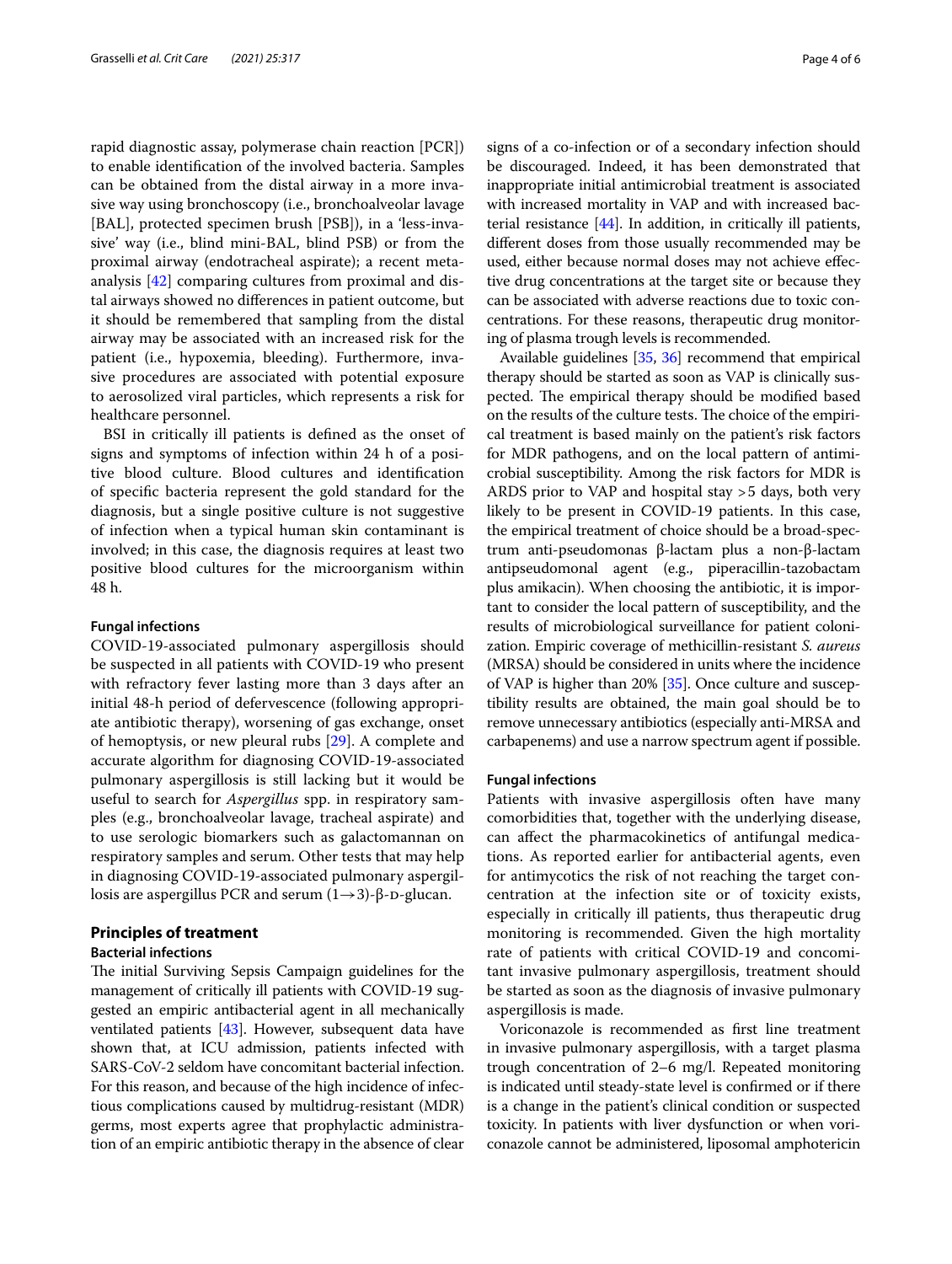B is appropriate. In patients who do not respond or do not tolerate initial therapy an echino-candin alone or in combination with voriconazole is indicated [\[45\]](#page-5-25).

# **Conclusion**

Secondary infections, frequently caused by MDR germs, are common in critically ill patients with COVID-19 admitted to the ICU, as a result of a number of favoring conditions. Early and accurate diagnosis and institution of adequate antimicrobial treatment are essential to improve patient outcome. Preliminary published data indicate that secondary infections are associated with increased duration of mechanical ventilation and of ICU stay, and that they may have an impact on patient survival. However, data from large, well-designed studies are needed to confrm these fndings and to improve our knowledge of the epidemiology and treatment of infections complicating the clinical course of COVID-19.

## **Acknowledgements**

Not applicable.

#### **Authors' contributions**

All authors contributed to the study conception and design. Literature search and data analysis were performed by EC and GF. The frst draft of the manuscript was written by GG and EC and GF commented on previous versions of the manuscript and reviewed the manuscript for important intellectual content. All authors read and approved the fnal manuscript.

#### **Funding**

This study was funded by institutional funds (Ricerca Corrente 2021) of the Fondazione IRCCS Ca' Granda Ospedale Maggiore Policlinico, Milan, Italy and by a Grant Ricerca Finalizzata, Italian Ministry of Health (Project PB-0154 PRO-GETTO COVID-2020-12371675 "COVID19: epidemiological, clinical, genetic and social determinants of infection and disease progression"). Publication costs were funded by Grant Ricerca Finalizzata, Italian Ministry of Health (Project PB-0154).

#### **Availability of data and materials**

All data generated or analyzed during this study are included in this published article (and its supplementary information fles).

## **Declarations**

**Ethics approval and consent to participate** Not applicable.

#### **Consent for publication**

Not applicable.

#### **Competing interests**

Dr. Grasselli reports personal fees from Maquet, personal fees from Biotest, personal fees from Pfzer, personal fees from Draeger, personal fees from Fisher&Paykel, personal fees from MSD.

#### **Author details**

<sup>1</sup> Department of Anesthesia, Intensive Care and Emergency, Fondazione IRCCS Ca' Granda Ospedale Maggiore Policlinico, Milan, Italy. <sup>2</sup> Department of Pathophysiology and Transplantation, University of Milan, Milan, Italy.

#### Published online: 31 August 2021

#### **References**

- <span id="page-4-0"></span>1. Grasselli G, Pesenti A, Cecconi M. Critical care utilization for the COVID-19 outbreak in Lombardy, Italy. JAMA. 2020;323:1545–6.
- <span id="page-4-1"></span>2. Guan W, Ni Z, Hu Y, Liang W, Ou C, He J, et al. Clinical characteristics of coronavirus disease 2019 in China. N Engl J Med. 2020;382:1708–20.
- <span id="page-4-6"></span>3. Huang C, Wang Y, Li X, Ren L, Zhao J, Hu Y, et al. Clinical features of patients infected with 2019 novel coronavirus in Wuhan, China. Lancet. 2020;395:497–506.
- <span id="page-4-3"></span>4. Grasselli G, Zangrillo A, Zanella A, Antonelli M, Cabrini L, Castelli A, et al. Baseline characteristics and outcomes of 1591 patients infected with SARS-CoV-2 admitted to ICUs of the Lombardy region, Italy. . JAMA. 2020;323:1574–81.
- <span id="page-4-2"></span>5. Grasselli G, Greco M, Zanella A, Albano G, Antonelli M, Bellani G, et al. Risk factors associated with mortality among patients with COVID-19 in intensive care units in Lombardy, Italy. JAMA Intern Med. 2020;180:1345–55.
- <span id="page-4-4"></span>6. Arentz M, Yim E, Klaff L, Lokhandwala S, Riedo FX, Chong M, et al. Characteristics and outcomes of 21 critically ill patients with COVID-19 in Washington State. JAMA. 2020;323:1612–4.
- <span id="page-4-5"></span>7. Wang D, Hu B, Hu C, Zhu F, Liu X, Zhang J, et al. Clinical characteristics of 138 hospitalized patients with 2019 novel coronavirus-infected pneumonia in Wuhan, China. JAMA. 2020;323:1061–9.
- <span id="page-4-7"></span>8. Zhou F, Yu T, Du R, Fan G, Liu Y, Liu Z, et al. Clinical course and risk factors for mortality of adult inpatients with COVID-19 in Wuhan, China: a retrospective cohort study. Lancet. 2020;395:1054–62.
- <span id="page-4-8"></span>9. Schmidt M, Hajage D, Demoule A, Pham T, Combes A, Dres M, et al. Clinical characteristics and day-90 outcomes of 4244 critically ill adults with COVID-19: a prospective cohort study. Intensive Care Med. 2021;47:60–73.
- <span id="page-4-9"></span>10. Qin C, Zhou L, Hu Z, Zhang S, Yang S, Tao Y, et al. Dysregulation of immune response in patients with coronavirus 2019 (COVID-19) in Wuhan, China. Clin Infect Dis. 2020;71:762–8.
- <span id="page-4-10"></span>11. Liu J, Liu Y, Xiang P, Pu L, Xiong H, Li C, et al. Neutrophil-to-lymphocyte ratio predicts critical illness patients with 2019 coronavirus disease in the early stage. J Transl Med. 2020;18:206.
- <span id="page-4-11"></span>12. Mehta P, McAuley DF, Brown M, Sanchez E, Tattersall RS, Manson JJ, et al. COVID-19: consider cytokine storm syndromes and immunosuppression. Lancet. 2020;395:1033–4.
- <span id="page-4-12"></span>13. Zhang JJ, Dong X, Cao YY, Yuan YD, Yang YB, Yan YQ, et al. Clinical characteristics of 140 patients infected with SARS-CoV-2 in Wuhan, China. Allergy. 2020;75:1730–41.
- 14. Xiong Y, Liu Y, Cao L, Wang D, Guo M, Jiang A, et al. Transcriptomic characteristics of bronchoalveolar lavage fuid and peripheral blood mononuclear cells in COVID-19 patients. Emerg Microbes Infect. 2020;9:761–70.
- <span id="page-4-13"></span>15. Zheng M, Gao Y, Wang G, Song G, Liu S, Sun D, et al. Functional exhaustion of antiviral lymphocytes in COVID-19 patients. Cell Mol Immunol. 2020;17:533–5.
- <span id="page-4-14"></span>16. The RECOVERY Collaborative Group. Dexamethasone in hospitalized patients with COVID-19. N Engl J Med. 2021;384:693–704.
- <span id="page-4-15"></span>17. Wilder-Smith A, Green JA, Paton NI. Hospitalized patients with bacterial infections: a potential focus of SARS transmission during an outbreak. Epidemiol Infect. 2004;132:407–8.
- <span id="page-4-16"></span>18. Morris DE, Cleary DW, Clarke SC. Secondary bacterial infections associated with infuenza pandemics. Front Microbiol. 2017;8:1041.
- <span id="page-4-17"></span>19. Memish ZA, Perlman S, Van Kerkhove MD, Zumla A. Middle East respiratory syndrome. Lancet. 2020;395:1063–77.
- <span id="page-4-18"></span>20. Fattorini L, Creti R, Palma C, Pantosti A. Unit of Antibiotic Resistance and Special Pathogens, Unit of Antibiotic Resistance and Special Pathogens of the Department of Infectious Diseases, Istituto Superiore di Sanità R. Bacterial coinfections in COVID-19: an underestimated adversary. Ann Ist Super Sanita. 2020;56:359–64.
- <span id="page-4-19"></span>21. Papazian L, Klompas M, Luyt CE. Ventilator-associated pneumonia in adults: a narrative review. Intensive Care Med. 2020;46:888–906.
- <span id="page-4-20"></span>22. Wilson R, Dowling RB, Jackson AD. The biology of bacterial colonization and invasion of the respiratory mucosa. Eur Respir J. 1996;9:1523–30.
- <span id="page-4-21"></span>23. Forel J-M, Voillet F, Pulina D, Gacouin A, Perrin G, Barrau K, et al. Ventilatorassociated pneumonia and ICU mortality in severe ARDS patients ventilated according to a lung-protective strategy. Crit Care. 2012;16:R65.
- <span id="page-4-22"></span>24. Rouzé A, Martin-Loeches I, Povoa P, Makris D, Artigas A, Bouchereau M, et al. Relationship between SARS-CoV-2 infection and the incidence of ventilator-associated lower respiratory tract infections: a European multicenter cohort study. Intensive Care Med. 2021;47:188–98.